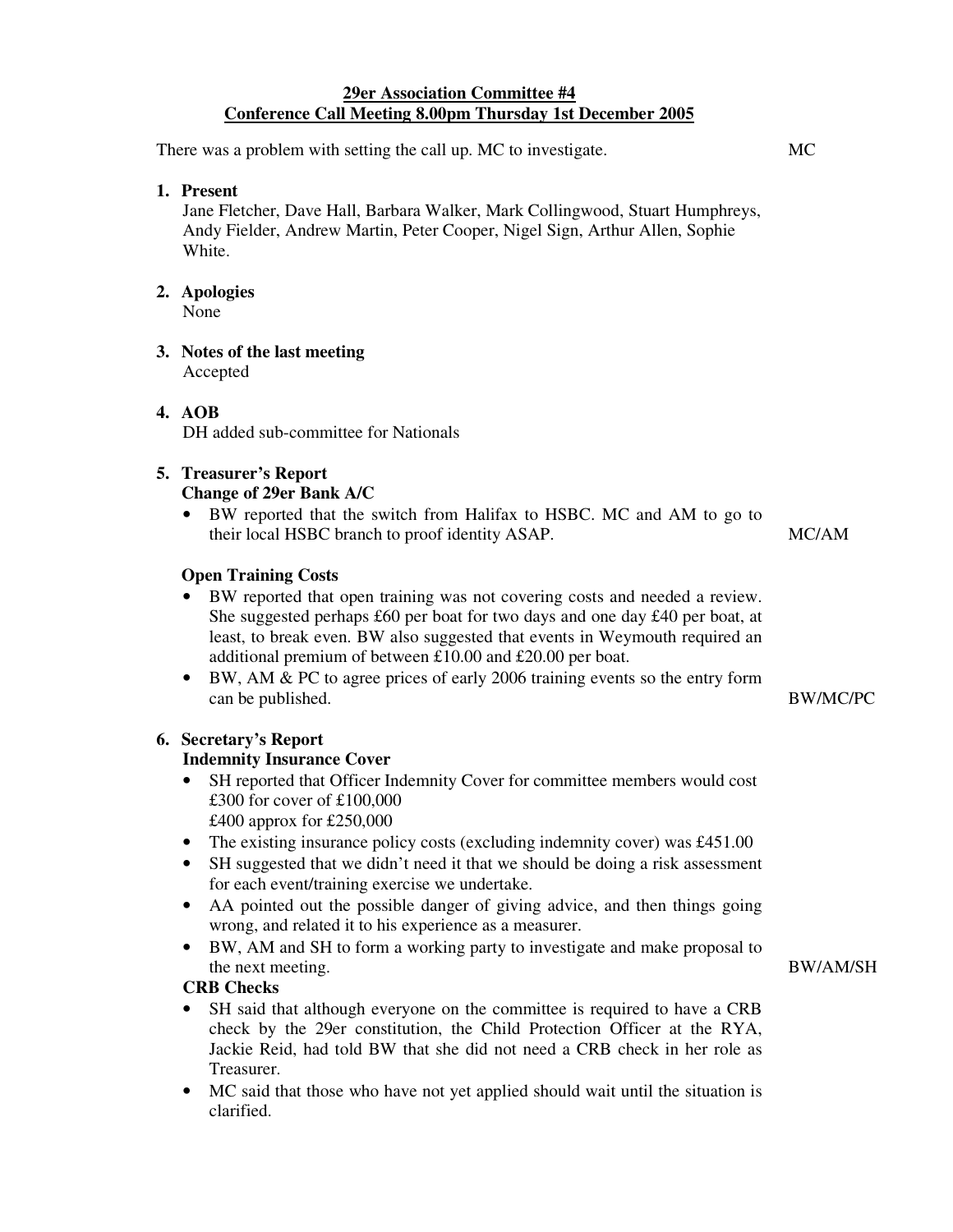|    | SH agreed to put our concerns in writing to Jackie Read and request written<br>guidance.                                                                                                                                                                                                                                                                                                                                                                                                                                                                                                                                                                                                                                                                                                                                                                                                                                                                                                                                                    | <b>SH</b>                                              |
|----|---------------------------------------------------------------------------------------------------------------------------------------------------------------------------------------------------------------------------------------------------------------------------------------------------------------------------------------------------------------------------------------------------------------------------------------------------------------------------------------------------------------------------------------------------------------------------------------------------------------------------------------------------------------------------------------------------------------------------------------------------------------------------------------------------------------------------------------------------------------------------------------------------------------------------------------------------------------------------------------------------------------------------------------------|--------------------------------------------------------|
|    | 7. Training<br>MC said the Weymouth event on 10/11 Dec. was over-subscribed, but as it is<br>a selection event we did not want to deny any boat a place. PC was looking to<br>get a RIB down there to provided additional cover.<br>Feb training camp is during half term and uses up credits with respect to RIB<br>٠<br>agreement with Draycote. It was agreed that because of lack of suitable<br>accommodation and difficulties in running a house parent system this should<br>not be residential and that everyone should sort their own accommodation.<br>MC reported that Rutland can only be a one-day event, but sailors welcome to<br>٠<br>join club racing on the Sunday and leave boats for the Open the following<br>weekend.                                                                                                                                                                                                                                                                                                 |                                                        |
|    | 1st /2 <sup>nd</sup> April. Weymouth and Castle Cove not available. The Powerboat<br>$\bullet$<br>Centre to be investigated.                                                                                                                                                                                                                                                                                                                                                                                                                                                                                                                                                                                                                                                                                                                                                                                                                                                                                                                | PC/MC                                                  |
|    | Ullswater - minimum 6 boats or not doing. Needs to be costed on 6 boats only<br>$\bullet$<br>to make sure cover costs and discussed with northern reps.<br>Pre-Nationals training to be sorted later once more details of the Nationals<br>$\bullet$                                                                                                                                                                                                                                                                                                                                                                                                                                                                                                                                                                                                                                                                                                                                                                                        | <b>BW.MC</b>                                           |
|    | have been fixed with HISC.<br>Training entry form required.<br>٠                                                                                                                                                                                                                                                                                                                                                                                                                                                                                                                                                                                                                                                                                                                                                                                                                                                                                                                                                                            | MC/PC                                                  |
|    | 8. Racing Programme<br>Mike Jones has requested a meeting at Island Barn.<br>DH reported the Europeans to start 4 <sup>th</sup> July and to be at Denia on south coast<br>٠<br>of Spain, near Valencia. DH to advise exact dates and duration.<br>DH requested setting up a Nationals sub-committee to work on the NOR,<br>$\bullet$<br>sailing instructions and socials. It was suggested that the main summer socials<br>be at the Worlds<br>AM flagged up that International attendees need to be able to pay in advance<br>٠<br>for nationals and suggested using IBAN.<br>DH reported that the NOR for the Worlds is sorted. The next job is the socials.<br>$\bullet$<br>Measurement Clinic to be run before Worlds. Possibly 22/23 April (Draycote)<br>or 25/26 March (Rutland) which is also before the Youths. DH/AA to agree.<br>AM suggested a simple jig to measure forestay would be helpful. AA agreed<br>to take this forward and make some up.<br>Committee agreed AA's request to have scales tested. (Cost approx £50.00) | DH<br>DH<br>DH/MC/SW<br><b>BW</b><br>DH/AA<br>AA<br>AA |
| 9. | <b>Grand Prix Series</b><br>It was agreed to re-visit the decision not to continue the GP series.<br>JF suggested series suggested without reference to North and South venues<br>$\bullet$<br>and perhaps with prizes for newcomer/young sailors/new entries to class.<br>MC to propose series/races/events so budget can be agreed and if appropriate<br>٠<br>amounts levied at each GP event.                                                                                                                                                                                                                                                                                                                                                                                                                                                                                                                                                                                                                                            | MC                                                     |

# **10. 29er RIB**

• MC to procure a hitchlock.

## **11. Website**